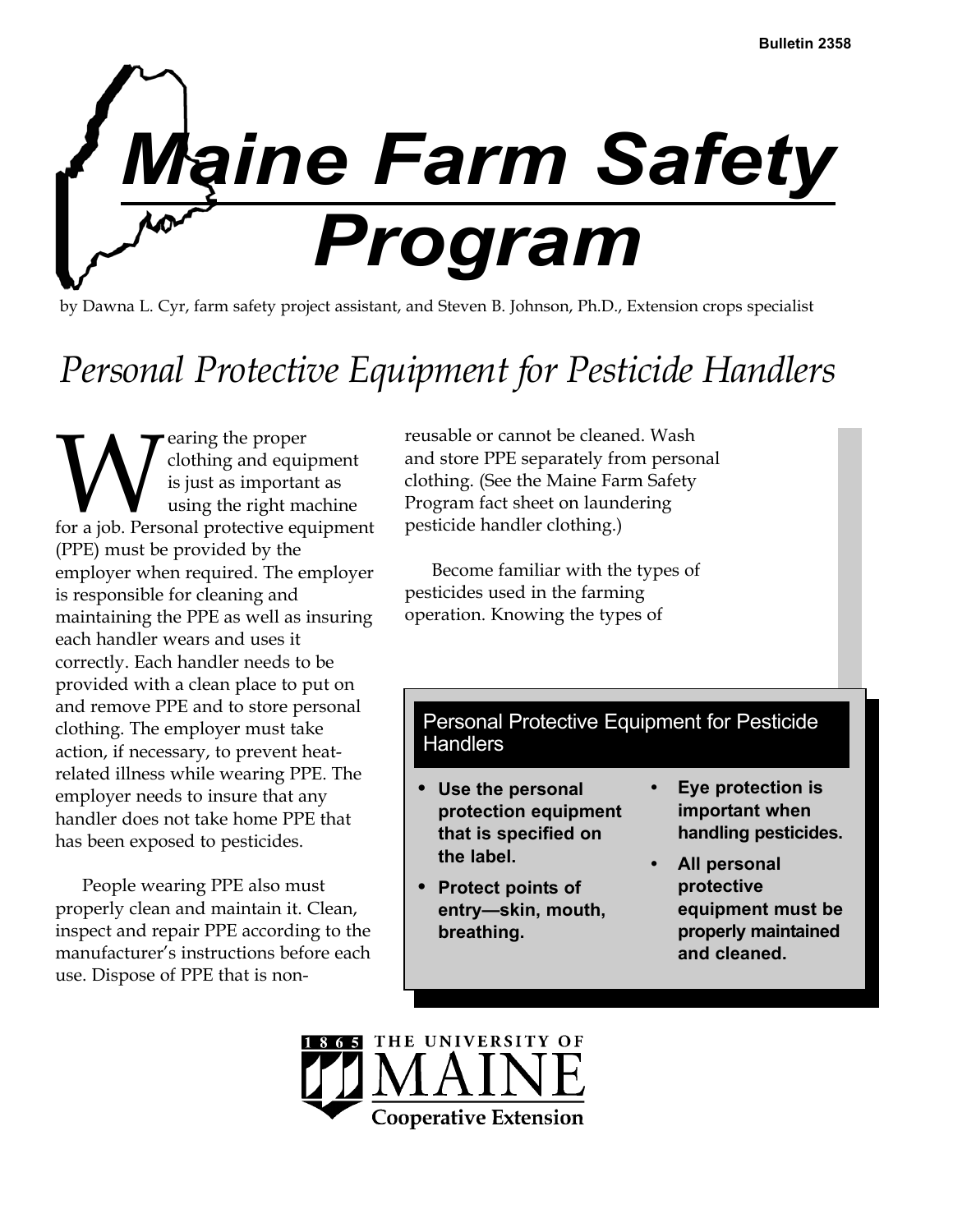



pesticides used determines the protective clothing and equipment needed to handle them. Consider the nature of the pesticides and the proximity of the chemical to points of entry on your body—dermal (through the skin), oral (through the mouth) or inhalation (through the lungs). Dressing for the job and understanding the potential risks of pesticide exposure are a must for anyone that handles, mixes, loads or applies chemicals.

### **Clothing**

Protective clothing can be divided into two groups: disposables and reuseables. Reuseables are usually made of laminated woven or nonwoven fabric like rubberized rainwear. Research has shown that this type of equipment provides excellent protection against all types of pesticides, including spills of liquid concentrates. Advantages are that it is reusable and can be cleaned. However, it is expensive, heavy and uncomfortable in warm weather. Disposable protective clothing is usually made of spun bonded (nonwoven) fabrics that do not absorb pesticides as quickly as woven materials. The most popular type of spun bonded disposable clothing is the Tyvek™ suit. This type provides an effective barrier to several pesticide sprays and dusts.

#### **Respirators**

Respirators protect the lungs from chemicals. Respirators must be selected based on the chemicals used. Information detailing what type of respirator to use is located on the

chemical label or should be listed in the farm's chemical logbook. Anyone going to work wearing a respirator first must have a medical check up. Some people may not be able to work wearing respirators. Every respirator must be purchased to fit the person wearing it. Many things can affect how a respirator fits, and each person is different. Test your respirator before mixing or spraying chemicals. If it fails, stop your work immediately.

#### **Two Types of Respirators**

Chemical cartridge respirators have a partial face mask fitted with one or two replaceable cartridges. These cartridges contain an absorbent material (often activated charcoal) that purifies inhaled air and filters dust particles. Cartridge respirators are effective against all but the most toxic vapors. They provide added protection when spraying toxic pesticides, using toxic chemicals in confined areas, or hand spraying certain crops. Always use NIOSH-approved respirators.

Powered-air purifiers may be preferred for excessively high concentrations of dusts or pesticides. The devices use the same filter materials mentioned above, but have a motor-blower assembly that forces air through the filter and into the breathing zone of the wearer. Breathing is much easier because drawing air through the filter requires no effort. Supplied-air respirators deliver air though a breathing tube connected to the wearer's facepiece, helmet or hood.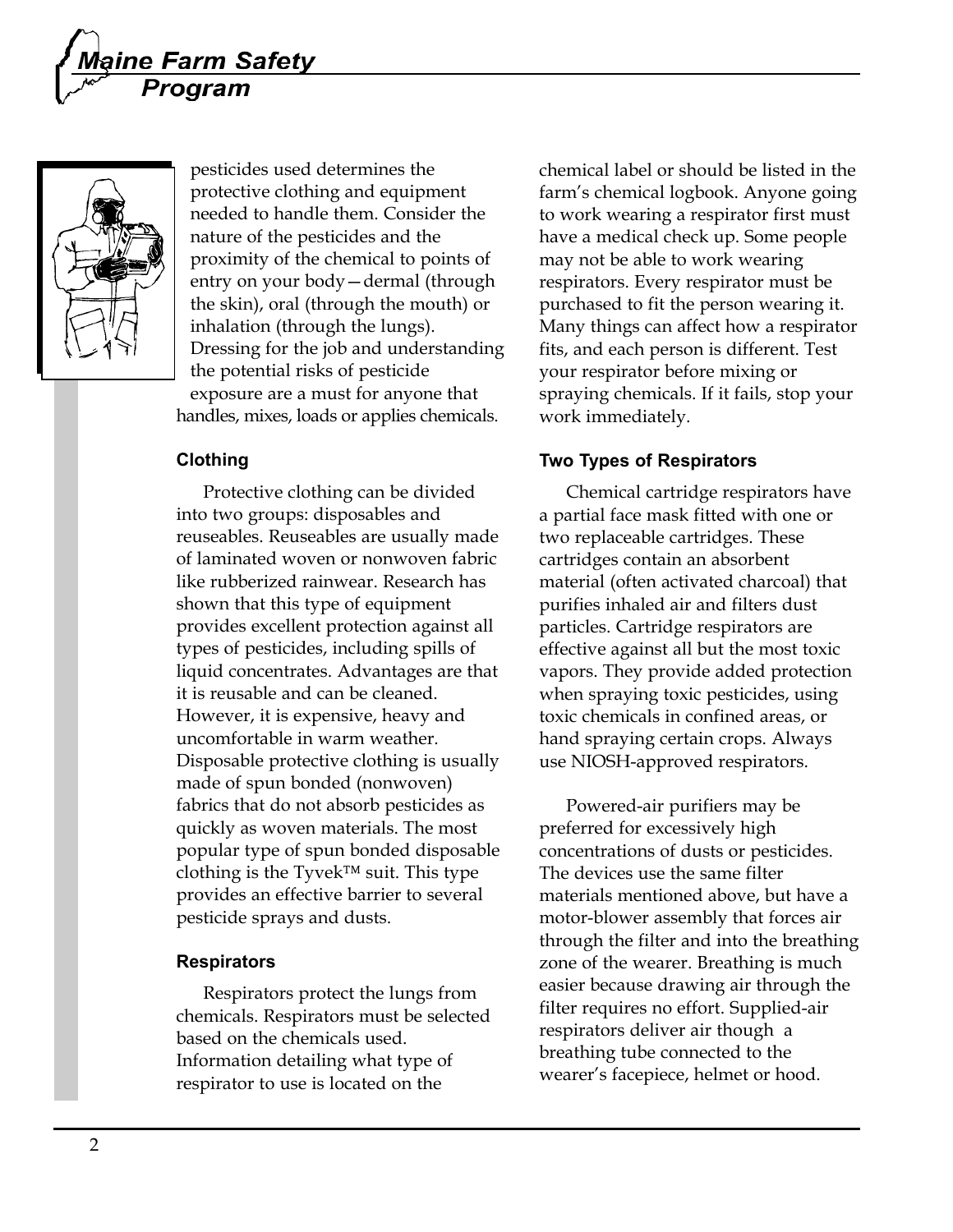## **Eye Protection**

Protective eyewear should be carefully selected, fitted and cleaned. When handling and applying chemicals, wear splash goggles or full face shields. Never wear contact lenses when handling ammonia or other farm chemicals. Water may be needed to irrigate chemical spills occurring in the eyes. Special eye wash faucets should be installed in areas where chemicals are handled.

# **Hand Protection**

A farmer's hands might come into contact with chemicals. Cuts and abrasions on the hands may allow toxic chemicals to enter the body. Use appropriate gloves, barrier creams, hand cleaners and lotions to protect hands.

Wearing gloves that match the job provides good hand protection. Only sound, properly fitting gloves should be worn. Tight gloves limit dexterity and are uncomfortable. Overly large gloves can interfere with work. Gloves to protect the hands from chemicals can be made of rubber, plastic or other materials and should be unlined. Never use leather gloves. Gloves should be long enough to cover the entire hand and part of the forearm. Wearing long sleeves will provide an extra barrier for the skin along with the gloves. Wear your sleeve outside your gloves to prevent pesticides from getting into your gloves. After using chemicals and before removing your gloves, rinse and clean them thoroughly. After removing your gloves, wash your hands again.

Make sure you have extra gloves on hand. When gloves wear out, throw them away and use another pair. If there is any question about whether the gloves leak, do not use them. There is a simple way to test gloves to see if they leak. Fill them with water and squeeze the top. If water comes out, replace the gloves.

# **Foot Protection**

Toes and feet can be injured when working with pesticides. Boots offer protection when splash hazards are present. When working with pesticides, wear neoprene or nitrile boots to prevent exposure. Do not wear leather boots. Wear your pant legs outside of your boots to prevent pesticides from splashing in.

Personal protective equipment is available from safety supply firms, mail order companies and many retail

outlets. Head, face and eye shields, protective clothing and gloves for handling pesticides are frequently available from pesticide sellers.

**There is a simple way to test gloves to see if they leak. Fill them with water and squeeze the top. If water comes out, replace the gloves.**